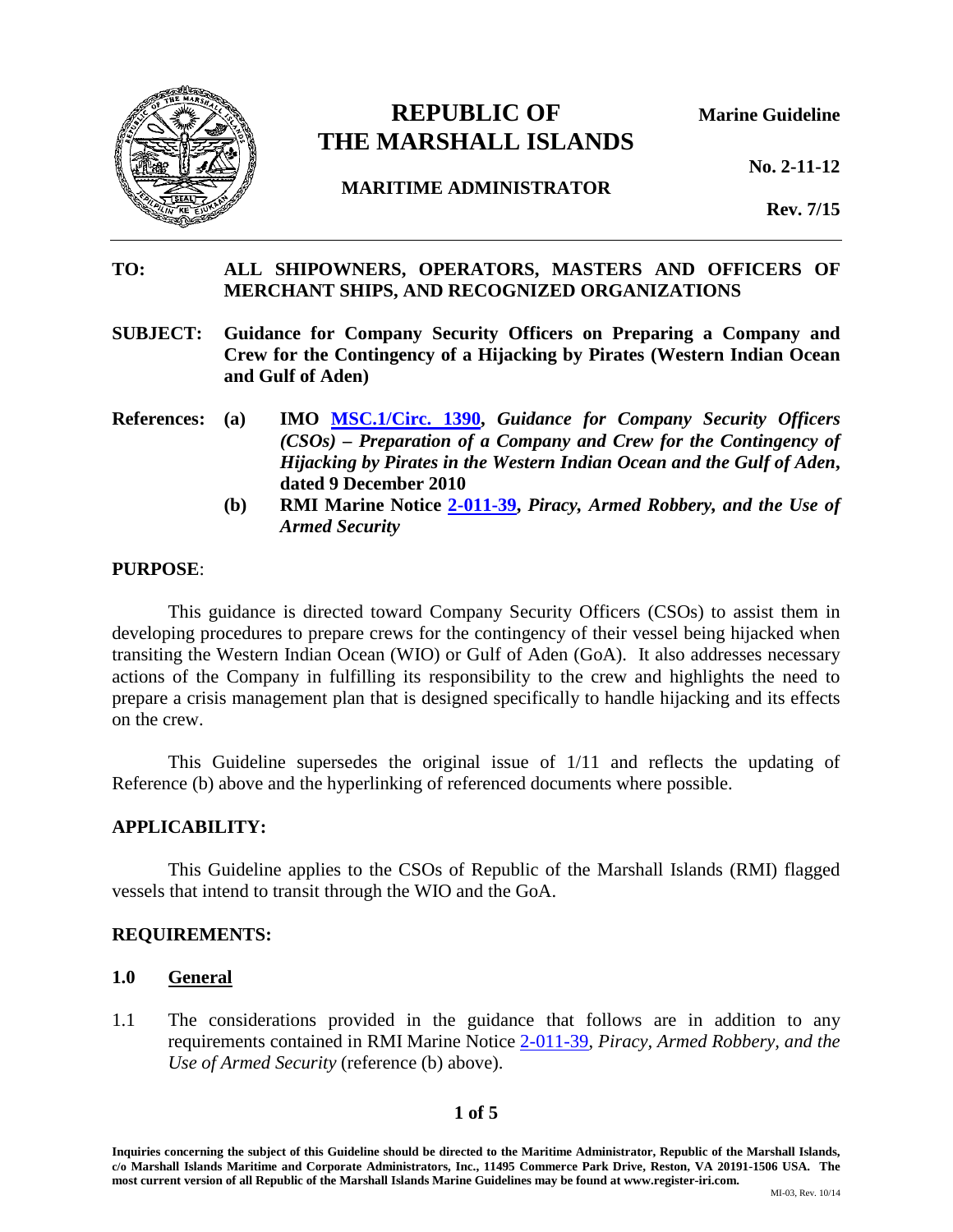# **2.0 Part I- Preparation of Crew**

2.1 When preparing crews of ships that are to travel through the WIO or GoA, it is recommended that the CSO give careful consideration to the following:

## 2.1.1 **Training Requirements**

Consider any contractual, national/flag/training or preparation requirements for the crew.

## 2.1.2 **Seafarers and Others on Board the Vessel**

- .1 Consider the rights of seafarers and what constitutes reasonable grounds with respect to requests for disembarkation and repatriation prior to entering the WIO or GoA; this might have to be done on a case-by-case basis.
- .2 Review the presence of seafarers and others (e.g., partners, children) on board and their safety during the transit of the WIO or GoA.

#### 2.1.3 **Accurate Crew Records**

- .1 Ensure that the personal details of crew members are up–to-date including:
	- Contact details for next of kin (telephone number and e-mail address);
	- Any medical conditions of crew members and medication required; and
	- Clothing sizes for each crew member (to enable replacement clothing to be provided).

## 2.1.4 **Company Commitment**

- .1 Ensure, when possible, that crews are made fully aware in advance of the voyage route of the ship including projected dates and times of transiting the WIO or GoA.
- .2 Ensure crews are reassured of their rights and what constitutes reasonable grounds with respect o disembarking prior to entering the WIO or GoA.
- .3 Ensure crews are aware of the Company's commitment to their health and safety.

## 2.1.5 **Crew Awareness of the Hijack Environment**

.1 Ensure that the crew are aware of the "shock of capture" and that the greatest anxiety is usually experienced in the hours after the initial hijack incident. Feeling depressed, helpless and humiliated are emotions that many hostages experience during captivity. The crew should be encouraged to focus on surviving the ordeal.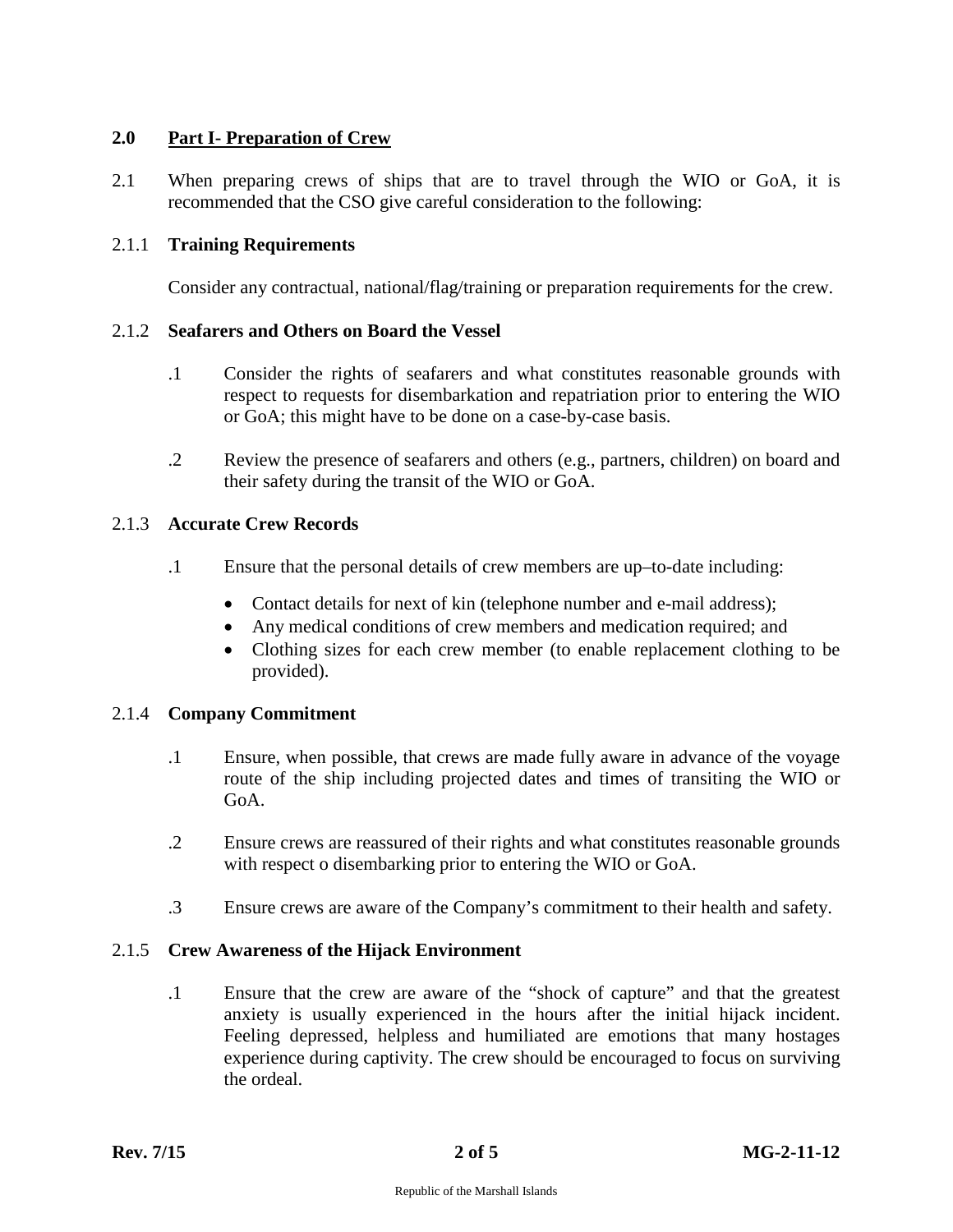- .2 Ensure that the crew understand the importance of being cooperative with the demands of the pirates without appearing either servile or antagonistic.
- .3 Ensure that the crew appreciate the importance of mutual support, teamwork and maintaining a shipboard routine both during and in the aftermath of a hijack incident.
- .4 Ensure that the crew understand the importance of trying to maintain the standard of living conditions on board for the crew.
- .5 Advise that the pirates may demand that the crew pose for photographs and muster on the upper deck. This should not be resisted as this may be to prove the well being of the crew to the owners during the negotiations for release.
- .6 Ensure crew awareness that the pirates are likely to show them disrespect during captivity and may seek to disorientate them by possible separation into small groups or being held in confined areas (e.g., bridge/engine-room).
- .7 Ensure crew awareness of personal actions to reduce opportunities for coercion and intimidation by pirates in the event of capture, for example minimizing pirates' access to crew's family contact details (e.g., mobile phone SIM cards, email addresses, etc.), not being isolated from other crew members, trying to establish a single point of contact amongst the crew for communications with the pirates.
- .8 Advise the crew to treat all information given to them by the pirates with caution.
- .9 Ensure crew awareness of the use by pirates of the drug khat and its effects.
- .10 Ensure crew awareness of communication procedures to be followed during captivity by Company and crew in particular:
	- on board the ship amongst crew members;
	- between the ship and Company;
	- between the Company and crew families, (e.g., via the internet, telephone contact and face-to-face meetings); and
	- how the crew should co-operate with pirates during captivity-where possible try to establish a single contact point amongst the crew.
- .11 Advise the crew of the need to be observant (without appearing to study the captors) during captivity in their interests of recalling events clearly during the crew debrief post-incident.
- .12 Ensure that the crew and the families understand that it can take significant time to readjust after a hostage incident and that this is a normal reaction to an abnormal experience.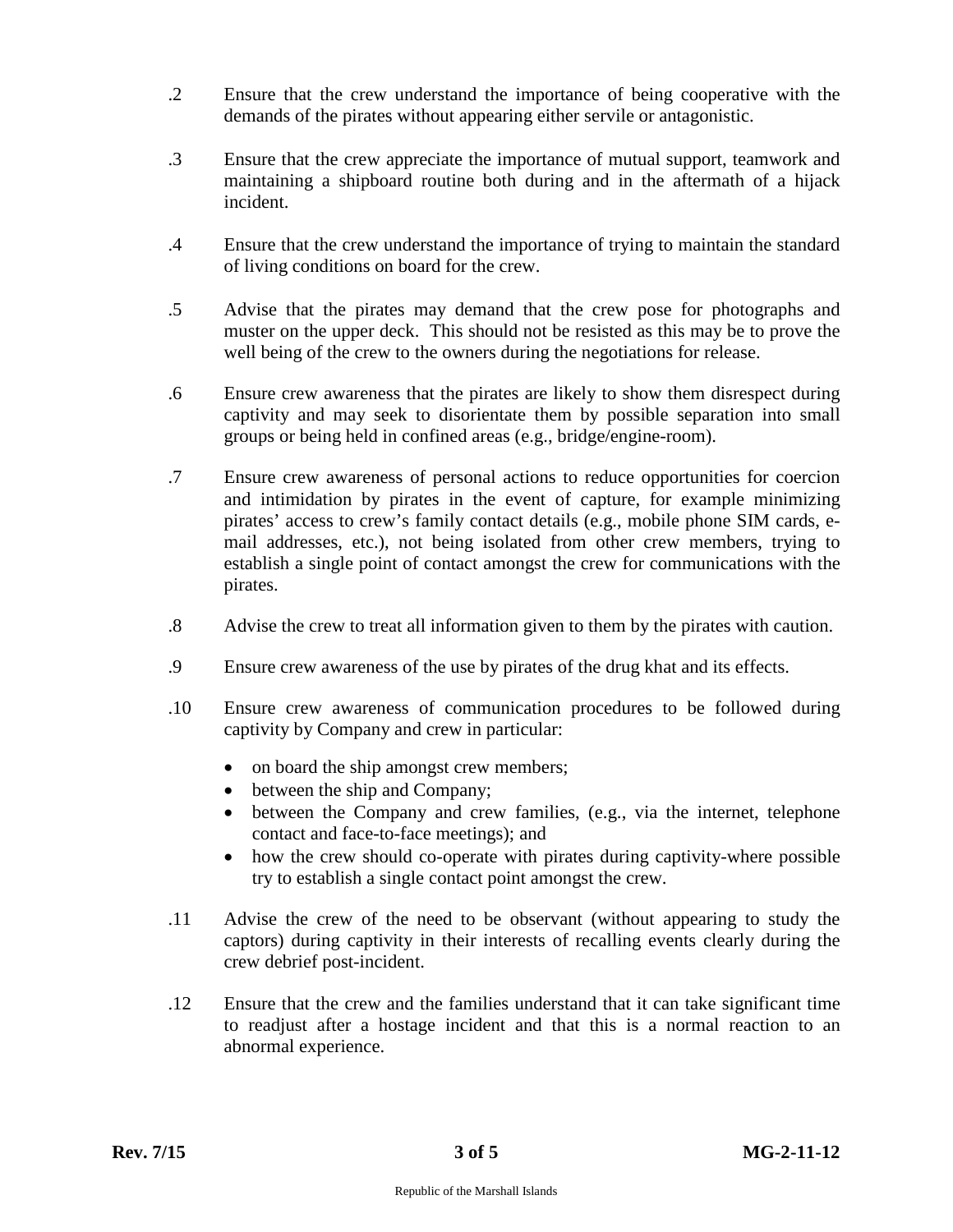# 2.1.6 **Crew Awareness of Company Actions**

- .1 Ensure that the crew are aware of Company crisis management procedures that will be undertaken during captivity and after release, in particular:
	- Assurances that the Company will do everything practical to expedite release;
	- Assurances of the Company's commitment to its continued obligations toward the crew in respect of safety, pay, employment, replacement of personal effects, etc.;
	- Assurances that the Company will notify the next of kin in the event of an incident and establish a point of contact within the Company to provide families with ongoing information and coordinate support for families from internal and external sources as required;
	- Awareness that the negotiation can be a lengthy process and that the Company will be working hard for the crew's release; and
	- Company policy on media relations during a hijack.
- .2 Awareness of Company considerations/actions following release:
	- .1 The provision of supplies to the ship and crew as required post-incident, including:
		- Food and water:
		- Fuel;
		- Replacement clothing;
	- .2 The provision of medical assistance, including counseling, in the period commencing after release;
	- .3 The Company policy on how to handle events at the first port of call including repatriation of the crew;
	- .4 The Company policy on post-incident press relations; and
	- .5 The Company policy on post-incident debriefs and review of Crisis Management Procedures.

## **3.0 Part 2- Company Crisis Management**

- 3.1 When preparing crisis management procedures to respond to a hijack of a ship and crew, the CSO should, as a minimum, prepare and exercise plans to address the following:
- 3.1.1 The Company Board's designation of a head of crisis management answerable to the Board for the duration of the crisis and to lead the response effort;
- 3.1.2 Establishment of a single point of contact within the Company for contact with the pirates;